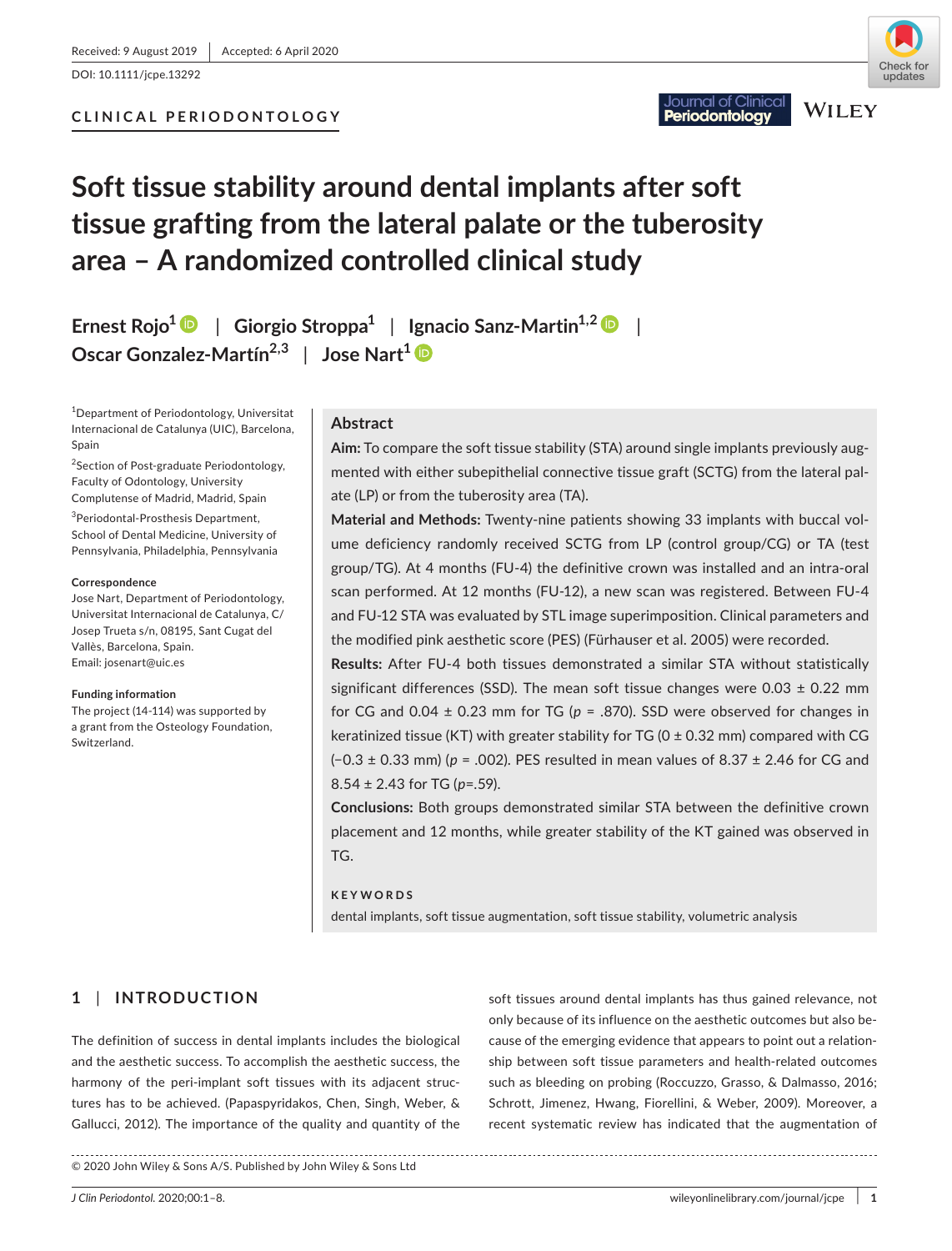## **2 |**  ROJO et al.

soft tissue around dental implants may produce a benefit in terms of peri-implant health stating that implants which received a soft tissue augmentation procedure may have less marginal bone loss when compared with non-augmented implants (Thoma et al., 2018).

Regarding the impact of soft tissue augmentation procedures on the aesthetic outcomes of implant supported restorations, it appears that aesthetic scores evaluated by patients and clinicians in delayed implants which received SCTG were higher when compared with the non-augmented implants (Wiesner et al., 2010). Similarly, around immediate implants, the aesthetic perception was more favourable when using a soft tissue augmentation procedure (Cosyn et al., 2011; Migliorati, Amorfini, Signori, Biavati, & Benedicenti, 2015). Increasing the peri-implant buccal soft tissue thickness by means of coronally advanced flap in combination with SCTG seemed to be able to move coronally the mucosal margin around dental implants (Zucchelli et al., 2013). An appropriate tissue thickness has also been underlined as a key factor in masking the prosthetic components and avoiding imbalances in soft tissue colour around dental implants (Ferrari, Carrabba, Vichi, Goracci, & Cagidiaco, 2017; Lops et al., 2017; Sala, Bascones-Martínez, & Carrillo-de-Albornoz, 2017).

Although the majority of the studies which reported soft tissue augmentation procedures around implants, harvested SCTG from the lateral palate (LP) (Burkhardt, Joss, & Lang, 2008; Zucchelli et al., 2013), autogenous soft tissue may be obtained from different locations in the oral cavity (Zuhr, Bäumer, & Hürzeler, 2014). The tuberosity area (TA) has been proposed due to the low content of fatty and glandular tissue and richness in dense connective tissue (Jung, Um, & Choi, 2008; Roccuzzo, Gaudioso, Bunino, & Dalmasso, 2014; Zuiderveld, Meijer, den Hartog, Vissink, & Raghoebar, 2018). A clinical and histological study compared two augmentation procedures around teeth harvesting a SCTG from LP or TA (Dellavia et al., 2014). In terms of soft tissue thickness gain, higher values were obtained when using SCTG from TA. However, in this group, aesthetic complications occurred by means of hyperplastic response. Similarly, the immunohistochemical analysis showed a decrease in metalloproteinases and an increase in parameters related to collagen cross-linking in the TA. A randomized clinical trial (RCT) was performed evaluating both donor areas in terms of soft tissue volume gain (VG) around dental implants (Rojo et al., 2018). Again, a tendency of more volume gain and keratinized tissue gain was observed for the patients who received SCTG from the TA at 3 months, although these differences were circumscribed to the most apical areas. The histological report that evaluated the structural composition of the grafts used in the previous investigation, reported that grafts obtained from the TA had more lamina propria and less submucosa with SSD when compared with the LP (Sanz-Martín et al., 2019). Nevertheless, long-term results are needed to evaluate the stability of these outcomes.

It is known that abutment connection or crown placement has an impact on soft tissue volume and contour (Benic et al., 2016; Cardaropoli, Lekholm, & Wennström, 2006). To the best of our knowledge, there is no data on the soft tissue response and stability after definitive crown placement around dental implants, which have

#### **Clinical Relevance**

*Scientific rationale for study*: Soft tissue augmentation is a common procedure to enhance soft tissue volume around implants. However, the STA of SCTG harvested from different sites at the palate has not been studied.

*Principal finding*: Volumetric changes between FU-4 and FU-12 after the augmentation procedure were evaluated by analysing linear changes after the superimposition of STL images. Similar STA was observed for LP and TA, whereas TA resulted in significantly greater stability of KT. *Practical implications*: SCTG from LP or TA were equally stable after definitive crown placement; however, greater stability of the KT gained was observed in TA.

previously received SCTG either from the LP or the TA. Therefore, the purpose of this study was to compare the response of grafted tissues from LP or TA around dental implants after definitive crown placement and followed during an eight-month period.

#### **2** | **MATERIAL AND METHODS**

The study was designed as a randomized controlled clinical trial with a parallel design, performed at Universitat Internacional de Catalunya's dental clinic. Ethic approval was obtained from the local regional committees (PER-ECL-2011-10-NF). The present investigation reports follow-up data of a previously published RCT and was comprised of 32 patients in need of soft tissue VG around dental implants using autogenous subepithelial connective tissue grafts harvested from the LP or TA.

Power analysis was performed based on a recent study (Dellavia et al., 2014), where SCTG from LP area and TA was compared. The mean difference between both groups was 1.2 mm with a *SD* of 1.1 mm. Applying these values with a level of 95 (alpha risk 0.05), power of 80 (beta risk 0.2) and a dropout rate of 15% resulted in a sample size of 16 patients per group. Further details regarding the methodology can be found in a previous publication reporting on the 3 months outcomes after soft tissue augmentation (Rojo et al., 2018). Briefly, the inclusion criteria were:

- Patient ≥ 18years old and able to understand the nature of the proposed surgery and to sign the informed consent.
- Single-tooth implants located between two natural teeth.
- All implant locations with a need of a soft tissue volume augmentation as determined by a concavity that was present in the edentulous area or tissues that were thinner than 2 mm.
- LP tissue ≥2 mm of thickness measured in the surgical appointment with a periodontal probe (UNC 15) in the premolar area and a minimum of 12 mm in the mesio-distal dimensions of the TA.
- Full mouth plaque and bleeding scores <20%.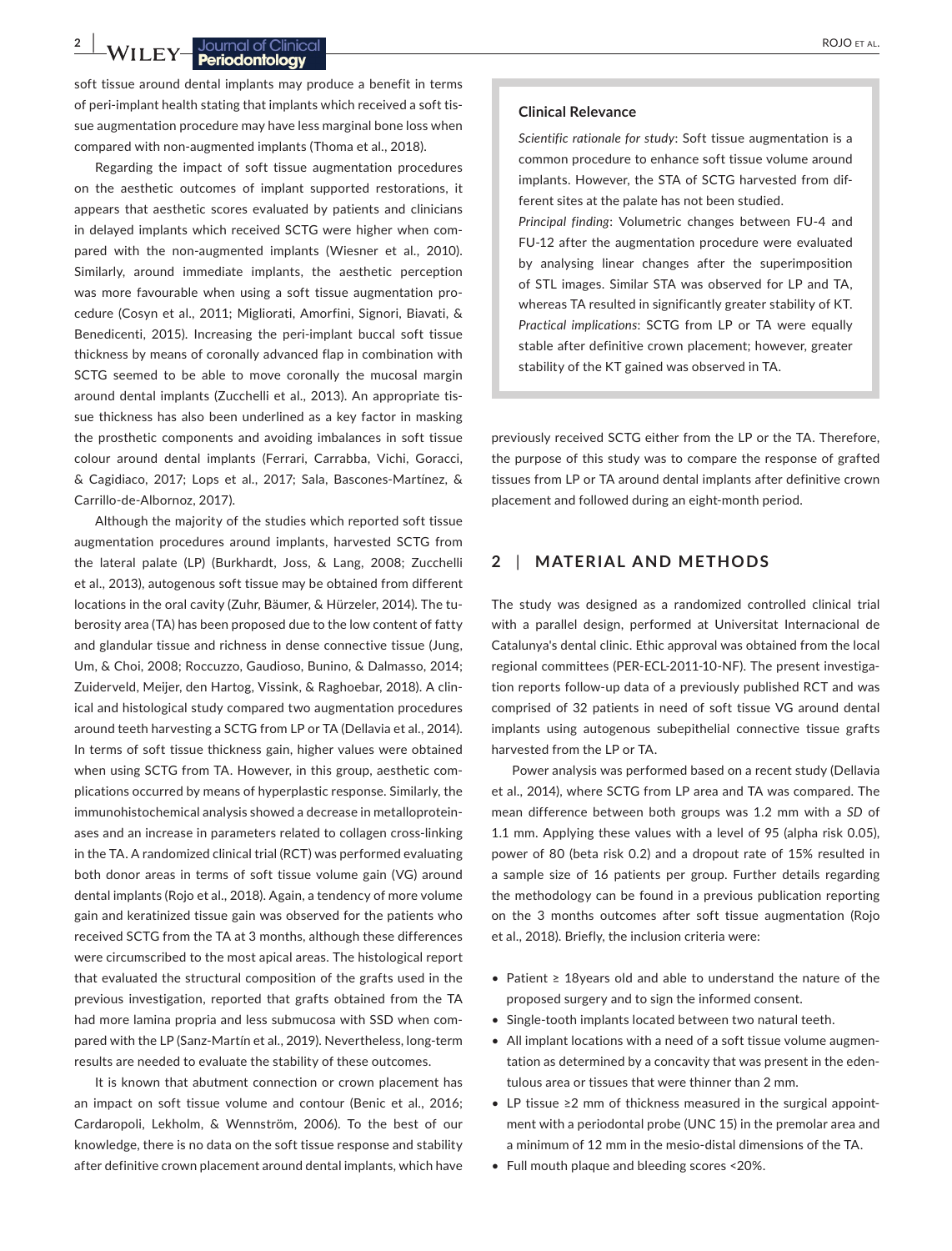Exclusion criteria

- Previous soft tissue augmentation in the area.
- Heavy Smokers (>10 cigarettes per day).
- Local or systemic conditions that would interfere with routine periodontal therapy.
- Allergy to Non-Steroidal Anti-Inflammatory Drugs.
- Patients taking medications that cause gingival enlargement or the presence of gingival idiopathic overgrowth.
- Untreated periodontal disease or caries

A total of 32 patients participated in the clinical trial. Sixteen patients with a mean age of  $50.47 \pm 13.61$  years in the CG (nine females, seven males) and 16 patients with a mean age of 55.44 ± 8.00 years in the TG (six females, 10 males). Four patients contributed with 2 implants; therefore, a total of 36 implants were treated. Five drop outs were registered. Four patients (2 CG, 2 TG) were excluded from the study on the basis of refusal to attend follow-up appointments. In one patient (CG), the superimposition was not possible due to a non-assessable scan image. Finally, 27 patients with 31 implants were evaluated. Implants were mainly located in the maxilla (73% of the cases in CG and 72% in TG) and in the anterior region (67% of implants in CG and 78% in TG). Submerged healing represented 58% of the sample, whereas transmucosal healing represented 42% (Table 1). Early healing was uneventful in all patients.

#### **2.1** | **Clinical procedure**

After patient inclusion, a prophylaxis (oral hygiene instructions, ultrasonic instrumentation and supragingival polishing) was performed one week before the surgery. Soft tissue grafting was performed 6 weeks after transmucosal implant placement or at the time of abutment connection, 12 weeks after, in those implants that were placed in a submerged healing. Briefly, intra-sulcular incisions at the buccal side of the implant and adjacent teeth were performed followed by partial-thickness elevation of the buccal mucosal flap. A double-bladed scalpel handle (SKU 10-130-05D; Hu-Friedy) was used in both areas to obtain the same thickness (1.5 mm) in each graft. In the control group CG, the SCTG was harvested from the LP by means of a double incision made 2–3 mm apical to the gingival margins of the first and second premolars. In the test group (TG), the tissue was harvested from the TA where a double incision was made in this zone followed by a second perpendicular incision.

The epithelium was removed from the graft. After that, the graft dimensions were standardized (10 mm height, 12 mm length and 1.5 mm thick) and secured in the recipient site. Finally, single interrupted sutures were used to approximate the mesial and distal flap margins.

More details of the surgical procedure can be found at the previous article (Rojo et al., 2018).

**TABLE 1** Patient demographics, implant and prosthetic information

|                             | CG                | TG             | <b>TOTAL</b>   |
|-----------------------------|-------------------|----------------|----------------|
| N                           | 16                | 16             | 32             |
| Gender (Male/Female)        | 7/9               | 10/6           | 32             |
| Implants (N/%)              | 18/50%            | 18/50%         | 36             |
| Drop out (Patient/Implant)  | 3                 | $\overline{2}$ | 5              |
| Age (mean $\pm$ SD)         | $50.47 \pm 13.61$ | $55.44 \pm 8$  |                |
| Location                    |                   |                |                |
| Maxilla                     | 11                | 13             | 24             |
| Mandible                    | $\overline{7}$    | 5              | 12             |
| Anterior implant (15-25)    | 12                | 14             | 26             |
| Posterior implant           | 6                 | $\overline{4}$ | 10             |
| <b>Healing Modus</b>        |                   |                |                |
| One stage                   | 9                 | 7              | 16             |
| Two stage                   | 9                 | 11             | 20             |
| Type of implants            |                   |                |                |
| One piece                   | $\mathbf{1}$      | 5              | 6              |
| Two piece                   | 17                | 13             | 30             |
| Bone augmentation           |                   |                |                |
| Yes                         | 5                 | 7              | 12             |
| No                          | 13                | 11             | 24             |
| Crown material              |                   |                |                |
| Metal ceramic               | 15                | 16             | 31             |
| Zirconia/Lithium disilicate | $\Omega$          | $\mathbf{1}$   | $\mathbf{1}$   |
| Screw retained or cemented  |                   |                |                |
| Screw retained              | 15                | 15             | 30             |
| Cemented                    | 0                 | $\overline{2}$ | $\overline{2}$ |

Abbreviations: CG, Control group; TG, Test group.

#### **2.2** | **Outcomes measurements**

### **2.2.1** | **Soft tissue volume stability (primary outcome)**

An intra-oral optical scanner (Lava Chairside Oral Scanner C.O.S., 3M ESPE) was used to obtain stereolithographic (STL) images 2 weeks after definitive crown placement (4 months post-surgery ([FU-4]) and 1 year post-surgery (FU-12). The STL image included the implant and at least two adjacent teeth (mesial and distal). An example of the scanning time points has been explained in Figures 1 and 2.

#### **2.2.2** | **STL image matching**

The intra-oral optical scan created STL files, which were uploaded to an image analysis software (Geomagic Qualify 12; 3D Systems). Superimpositions of FU-4 STL data and FU-12 STL data were performed for each patient by a single blinded examiner (O.GM) to evaluate horizontal contour changes. To achieve an adequate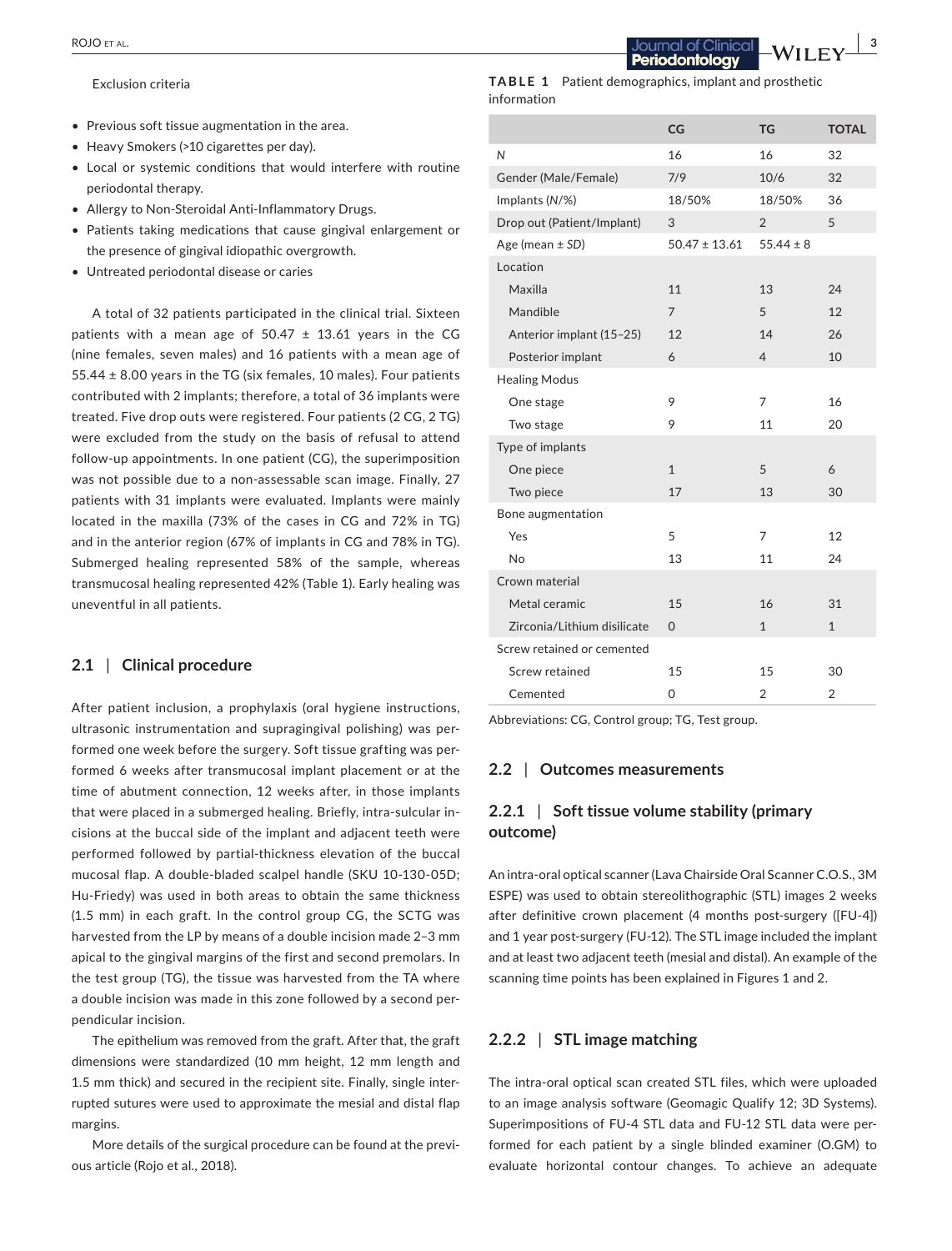**4**  $\frac{1}{2}$  **WII** EY **P** particularly **and the Clinical (a) (b) (c) (d) (a) (b) (c) (d)**

time point, an intra-oral optical scan was registered. (a) Baseline clinical situation. (b) 3 months after SCTG from palate area. (c) 2 weeks after the final restoration delivery. (d) 1 year after the soft tissue volume augmentation

**FIGURE 1** Example of CG case. In each

**FIGURE 2** Example of TG case. In each time point, an intra-oral optical scan was registered. (a) Baseline clinical situation. (b) 3 months after SCTG from palate area. (c) 2 weeks after the final restoration delivery. (d) 1 year after the soft tissue volume augmentation

superimposition, the implant crown and adjacent teeth were used as common reference points to allow proper matching of the two STL files. The superimposition was achieved based on the best match of common points selected in FU-4 and FU-12 models, a total of 300 randomly selected points were used to get an initial orientation. A final fine adjustment based in 1,500 points selected automatically by the software was carried out to achieve the final alignment.

#### **2.2.3** | **Image analysis**

Linear measurements: The vestibular area used to evaluate the volume changes was bordered by the mucosal margin at the implant restoration, by 2 mm to the mesial and distal line angles and extended 7 mm apically. For each set of scans, labio palatal sections were obtained perpendicular to the mesio-distal centre of the crown. In these sections, the distance between the FU-4 and FU-12 soft tissue profile was measured from 1 to 7 mm, in an apical direction from the crown margin (Figure 3). The exact proceeding is described in detail in a previous publication (González-Martín, Veltri, Moráguez, Belser, & Dent, 2014).

### **2.2.4** | **Clinical parameters**

At FU-4 and FU-12 the plaque index (PI) and marginal bleeding on probing (BI) parameters were evaluated. Probing depth (PD) was measured in six locations around the implant and the neighbouring teeth. The width of keratinized tissue (KT) was assessed in the buccal aspect of the implant and at two adjacent teeth using the roll technique with a UNC-15 periodontal probe (Hu-Friedy). These clinical parameters were assessed by three experienced, calibrated and blinded examiners (ER, GS, BP). The calibration session resulted in an intra-class correlation coefficient of 0.81 (CI 95% = 0.75–0.88).

#### **2.2.5** | **Aesthetic evaluation**

The modified pink aesthetic score (PES) (Fürhauser et al., 2005) was assessed in two different time points using clinical photographs, at 2 weeks (Rojo et al., 2018) and 8 months after delivery of the final restoration.

### **2.3** | **Statistical analysis**

Continuous variables were shown as mean ± SD. To understand the sample distribution, a Shapiro–Wilk test was used. Differences between groups and changes between both time points were calculated by subtracting the values FU-12 from the FU-4 values. Differences were evaluated using the Mann–Whitney U test. A Bonferroni correction was applied for the mean values. Two-sided *p*-values <.05 were considered to indicate statistical significance. Statistical analysis was performed with SPSS v-22 (IBM corp.).

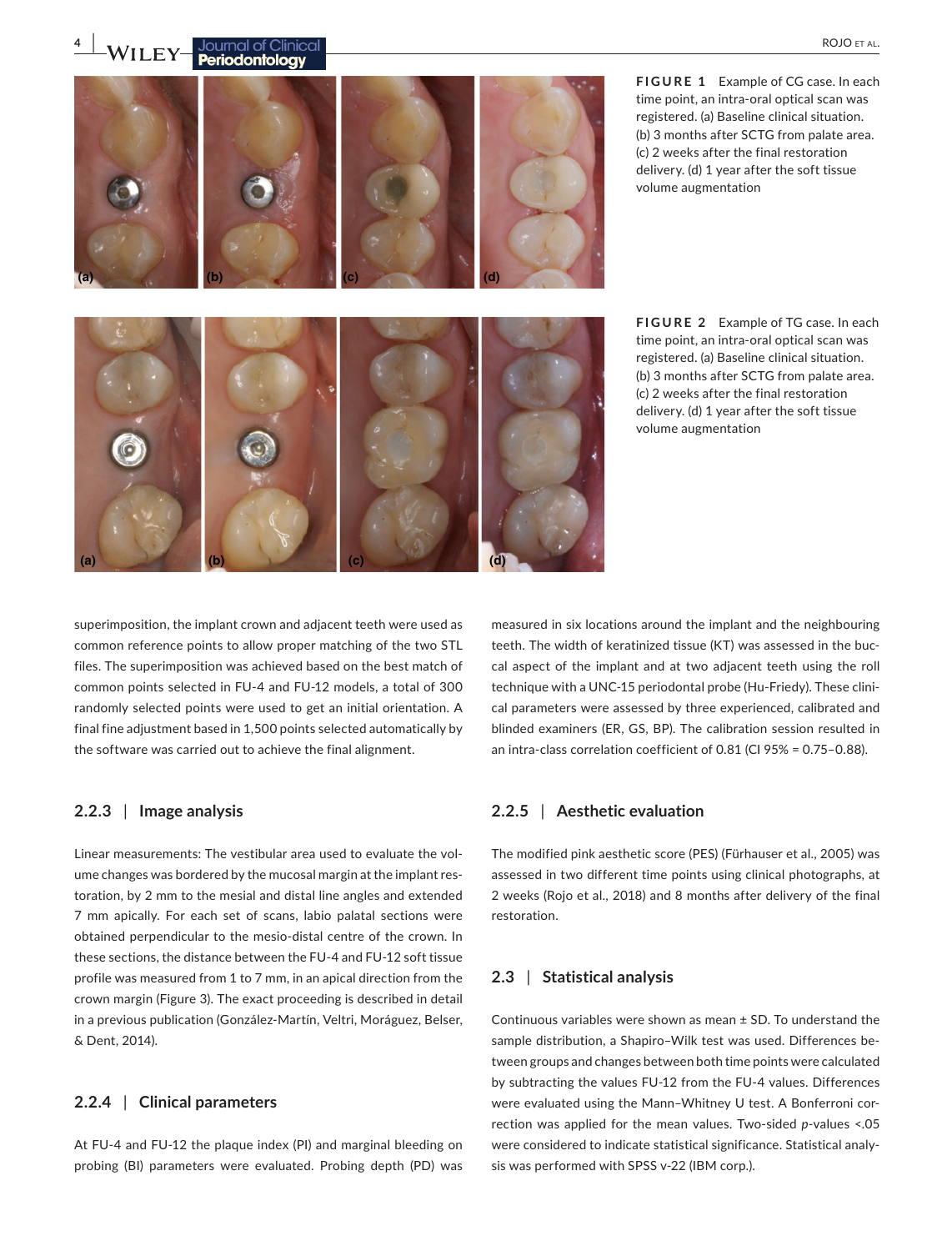

**FIGURE 3** Example of a superimposition of the two STL images obtained with the intra-oral optical scan. (a) Buccal view of a superimposition of STL FU-4 and FU-12. (b) Occusal view. (c) Labio palatal sections were obtained perpendicular to the definitive crown. (d) Linear measurement between FU-4 and FU-12 soft tissue profiles was measured

**TABLE 2** Soft tissue thickness analysis 4 and 12 months post-operatively. Variables in mm Mean ± *SD*/Median (Q<sub>1</sub> = 25th percentile –  $Q_3$  = 75th percentile)

|                | CG (mm)         | TG (mm)          |         |
|----------------|-----------------|------------------|---------|
|                | Mean $\pm$ SD   | Mean $\pm$ SD    | p-value |
| $1 \text{ mm}$ | $0.09 \pm 0.1$  | $0.17 \pm 0.16$  | .73     |
| $2 \text{ mm}$ | $0.11 \pm 0.23$ | $0.01 \pm 0.21$  | .8      |
| $3 \text{ mm}$ | $0.09 \pm 0.23$ | $-0.01 \pm 0.21$ | .85     |
| $4 \text{ mm}$ | $0.08 \pm 0.29$ | $-0.01 \pm 0.2$  | .37     |
| $5 \text{ mm}$ | $0.03 \pm 0.26$ | $0 \pm 0.19$     | .64     |
| $6 \text{ mm}$ | $0.02 \pm 0.26$ | $0.01 \pm 0.21$  | .17     |
| 7 mm           | $0 \pm 0.22$    | $0.09 \pm 0.22$  | .51     |
| Mean value     | $0.03 \pm 0.22$ | $0.04 \pm 0.23$  | .87     |

Abbreviations: CG, Control group; TG, Test group.

### **3** | **RESULTS**

#### **3.1** | **Linear changes in tissue contours**

Results in linear changes from FU-4 to FU-12 were calculated by measuring the distance from FU-4 to FU-12 at 1 to 7 mm apically to the implant crown. For this analysis the mean values of the four patients that had more than one implant were used. No statistical significant differences were found in the mean horizontal contour changes between FU-4 and FU-12. Changes were  $0.03 \pm 0.22$  mm for CG, and  $0.04 \pm 0.23$  mm for TG ( $p = .64$ ). Results at each mm are shown in Table 2.

#### **3.2** | **Clinical parameters**

No statistical significant differences between groups regarding PI, BI and PD values were observed at FU-4 and FU-12 (*p* = .31)  $(p = .63)(p = .60)$ . Changes in clinical parameters between FU-4 and FU-12 were similar for both groups without statistical significant differences. A statistically significant difference (*p* = .02) in KT changes at FU-12 was observed for the TG, with a median change of  $0 \pm 0.32$  mm, while the CG lost =  $-0.3 \pm 0.33$  mm of KT. Further analysis evaluating only the KT changes around the implant, excluding the adjacent teeth was performed. Again a statistically significant difference with higher values in terms of KT stability was obtained for TG being 0.18 ± 0.53, while the implants in the CG lost −0.42 ± 0.9 mm of KT (*p* = .03) (Table 3).

#### **3.3** | **Aesthetic outcomes**

Evaluation of PES scores after 1 year resulted in mean values of 8.37 ± 2.46 for the CG, while TG obtained a mean PES score of 8.54 ± 2.43. No statistical significant differences were observed between both groups (*p*=.59) (Table 3). A minor hyperplasic response was observed in 5 cases (2 CG – 3 TG).

### **4** | **DISCUSSION**

The aim of this RCT was to evaluate the response of connective tissue grafts around dental implants harvested from different locations after the definitive crown placement. No SSD were found between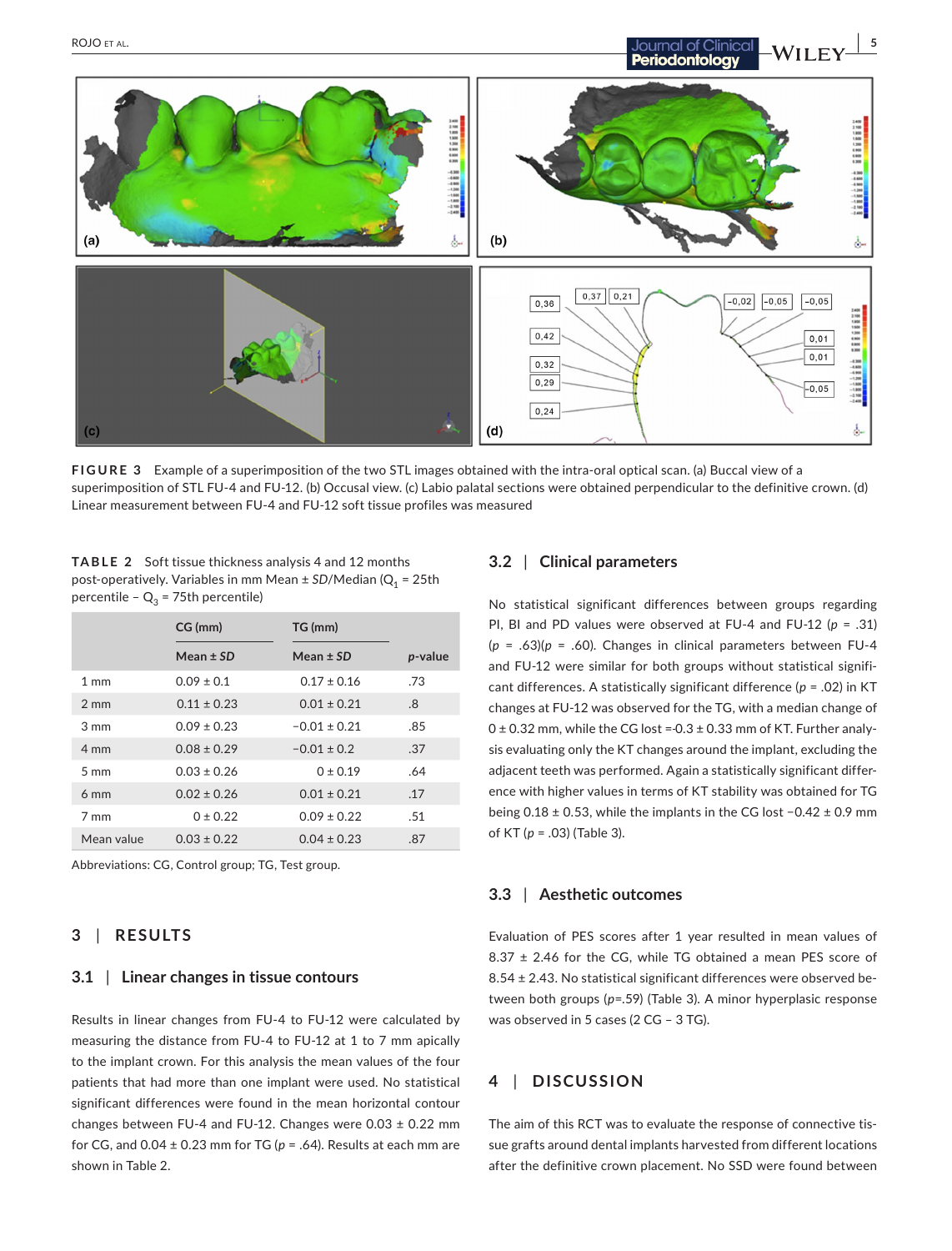| <b>TABLE 3</b> Clinical parameters. PI, BI and PD expressed in % |
|------------------------------------------------------------------|
| (Mean ± SD). KT expressed in mm (Mean ± SD)                      |

|                                | FU-4 Mean        | FU-12 Mean      | <b>Difference</b> |  |  |  |
|--------------------------------|------------------|-----------------|-------------------|--|--|--|
| PI. Mean $\pm$ SD (%)          |                  |                 |                   |  |  |  |
| CG                             | $18.25 \pm 4.4$  | $18 \pm 3.6$    | $-0.25 \pm 3.2$   |  |  |  |
| <b>TG</b>                      | $15.71 \pm 3.6$  | $14.29 \pm 4.4$ | $-1.41 \pm 3$     |  |  |  |
| p-value                        | .33              | .11             | .31               |  |  |  |
| BI. Mean $\pm$ SD (%)          |                  |                 |                   |  |  |  |
| CG                             | $10.33 \pm 4$    | $10.58 \pm 3.4$ | $0.25 \pm 2.7$    |  |  |  |
| <b>TG</b>                      | $7.53 \pm 3.4$   | $7.76 \pm 4.33$ | $0.24 \pm 1.7$    |  |  |  |
| p-value                        | .69              | .33             | .63               |  |  |  |
| PD. Mean $\pm$ SD (mm)         |                  |                 |                   |  |  |  |
| CG                             | $2.65 \pm 0.7$   | $2.7 \pm 0.6$   | $-0.04 \pm 0.34$  |  |  |  |
| TG                             | $2.48 \pm 0.5$   | $2.48 \pm 0.5$  | $0 \pm 0.33$      |  |  |  |
| p-value                        | .66              | .39             | .6                |  |  |  |
| KT. Mean $\pm$ SD (mm)         |                  |                 |                   |  |  |  |
| CG                             | $4.13 \pm 1.6$   | $3.84 \pm 1.37$ | $-0.3 \pm 0.33$   |  |  |  |
| <b>TG</b>                      | $4.25 \pm 1.27$  | $4.25 \pm 1.25$ | $0 \pm 0.32$      |  |  |  |
| $p$ -value                     | .64              | .26             | .02 <sup>a</sup>  |  |  |  |
| KT implant. Mean $\pm$ SD (mm) |                  |                 |                   |  |  |  |
| CG                             | $4.25 \pm 1.7$   | $3.83 \pm 1.64$ | $-0.42 \pm 0.9$   |  |  |  |
| TG                             | $4.59 \pm 0.94$  | $4.76 \pm 1.03$ | $0.18 \pm 0.53$   |  |  |  |
| $p$ -value                     | .31              | .07             | .03 <sup>a</sup>  |  |  |  |
| PES evaluation                 |                  |                 |                   |  |  |  |
| CG                             | $10.07 \pm 2.19$ | $8.37 \pm 2.46$ | $-0.33 \pm 1.63$  |  |  |  |
| <b>TG</b>                      | $9.15 \pm 2.34$  | $8.54 \pm 2.43$ | $-0.62 \pm 1.26$  |  |  |  |
| p-value                        | .67              | .59             | .74               |  |  |  |

Abbreviations: BI, Marginal bleeding on probing; CG, Control group; KT, Width of keratinized tissue; PD, Probing depth; PI, Plaque index; TG, Test group.

<sup>a</sup>Significantly different.

patients who received SCTG from LP or TA in terms of STA. Both tissues were equally stable after crown placement. However, the TG showed more KT gain at 3 months (Rojo et al., 2018) and more stability after 12 months.

Results at 3 months evaluating volume gain showed a tendency of greater gain for the TG in terms of mean values. At 6 and 7mm apically to the healing abutment, SSD were found favouring the TG (Rojo et al., 2018). Histological studies have revealed that grafts from TA had a greater amount of lamina propria and less quantity of submucosa when compared with LP (Sanz-Martín et al., 2019). These histological differences were particularly noticeable in the most apical areas of the grafts. These areas were the only ones that had SSD in the clinical outcome of volume gain. These findings are in agreement with a histological investigation that has reported that LP area seems to contain more lamina propria in the closest area to the gingival margin, while in the more apical areas a greater amount of submucosa is found (Bertl et al., 2015). In addition, it must be taken into consideration that the harvesting procedure using a double-bladed knife may have had an impact on the quality of the

harvested tissue compared to other harvesting techniques, as the more superficial layers of LP which contain a higher concentration of lamina propria were harvested. Therefore, given the outcomes of the present investigation it might be affirmed that it is rather the harvesting technique, not the donor site itself that plays a crucial role on the clinical outcomes.

In terms of STA, no SSD were found between groups showing stable outcomes. This is in agreement with previous studies that concluded that the highest soft tissue shrinkage after augmentation occurs during the first 3 months of healing (De Bruyckere, Eghbali, Younes, De Bruyn, & Cosyn, 2015). Moreover, it has been reported that between 1 and 3.5 months a 15% of volume loss may be expected when using SCTG from LP (Studer, Lehner, Bucher, & Schärer, 2000). In a more recent RCT (Thoma et al., 2016) which compared a collagen matrix and SCTG from LP to improve volume deficiencies around single-tooth implants a reduction of  $0.4 \pm 2.0$  mm in buccal soft tissue thickness was observed between 1 and 3 months in the SCTG group. The follow-up studies from the same investigation concluded that a −0.25 ± 0.26 mm of volume was lost during this period of time (Zeltner, Jung, & Thoma, 2017) and that this volume remained stable between the definitive crown insertion and the one year evaluation (Huber, Zeltner, Hämmerle, Jung, & Thoma, 2018).. In a prospective case series (De Bruyckere et al., 2015) soft tissue augmentation was performed around dental implants. The greatest VG was observed two weeks after the surgical procedure, due to post-surgical oedema. After this, a decrease was observed at the 3-month evaluation, with a mean loss of −0.38 mm. At 3 months, the definitive crown was placed, and between the 3- and 12-month follow-up, tissue thickness had a minimal change from 1.10 mm to 0.97 mm.

In terms of KT gain, the TG obtained a more stable outcome between FU-4 and FU-12 with  $0 \pm 0.32$  mm, while the CG lost −0.3 ± 0.33 mm of KT. To the best of our knowledge, this is the first study that has shown more KT gain at 12 months when using a bilaminar technique with SCTG from TA around dental implants. In a classical study (Ouhayoun, Sawaf, Gofflaux, Etienne, & Forest, 1988), a thick FGG was split in a superficial epithelium-connective tissue graft and a deep connective-submucosal graft. Then, grafts were fixed and left exposed into a mucosal bed. While the superficial grafts were able to show KT composition, deep connective tissue graft did not show these properties when transplanted. Having in mind that superficial grafts may have more lamina propria, it could be speculated that grafts with more lamina propria may obtain more KT and therefore may be a better option when augmentation of KM is needed.

Even though in the present RCT no statistical significant differences were observed between groups in terms of PES, other investigations (Dellavia et al., 2014) described a generalized unaesthetic hyperplasic response when using SCTG from tuberosity area. These differences might be due to the fact that a thicker graft was used in this study (3.5 mm thickness). However, in the present study, a hyperplasic response was found in 2 cases of CG and 3 cases of TG.

The immunohistochemical analysis of the grafts used in the present investigation evaluated among other parameters the levels of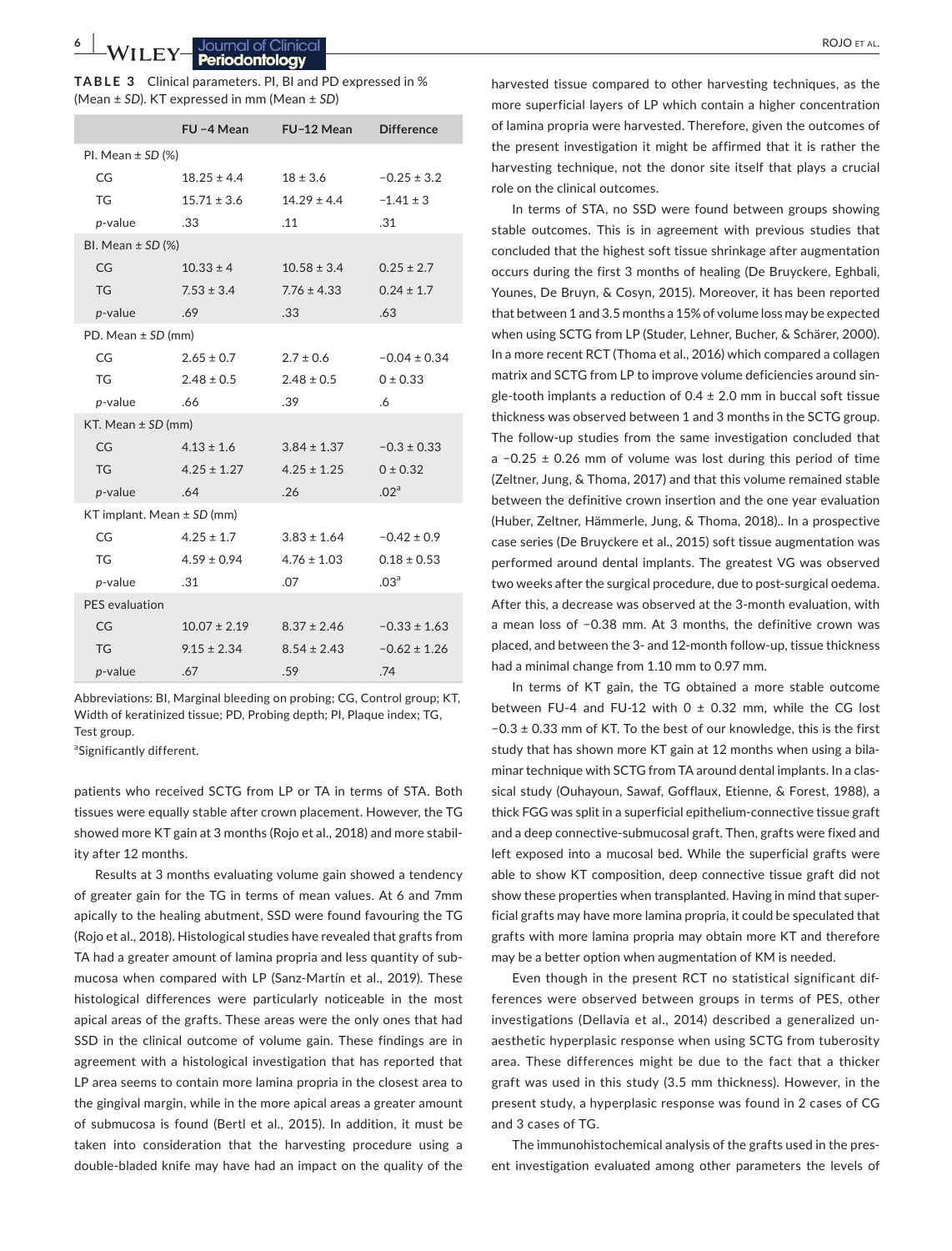different cytokeratines (cytokeratine 10 and cytokeratine 13). The results showed a tendency for higher cytokeratine expression in the epithelium and rete pegs of TA samples (Sanz-Martín et al., 2019). This might explain to some extent the gain in KT and the increased stability of KT for the sites grafted with TA. However, the true role of cytokeratines on the epithelialization of the peri-implant mucosa remains unclear and further research is needed to understand the factors that govern the healing of these grafts and their impact on the peri-implant mucosa.

The assessment of the patient-related outcomes measurements (PROMs) would have added valuable information to the present study, Recent data (Amin, Bissada, Ricchetti, Silva, & Demko, 2018) which compared PROMs after harvesting soft tissue grafts from LP and TA concluded that pain level in TA was significantly lower when compared with LP.

Finally, there are some limitations that must be taken into consideration when evaluating the outcomes of the present study. Changes in hard tissue during these time periods were not evaluated and this may have had an impact on the tissue contours. Furthermore, due to the methodology used, the initial soft tissue defect could not be assessed and therefore possible baseline differences between the two groups were not measured.

#### **5** | **CONCLUSIONS**

This RCT demonstrated that soft tissues previously augmented randomly with SCTG from the lateral palate or the tuberosity area had a comparable stability 12 months after the augmentation procedure. No significant differences were observed for the stability of the tissues between the two groups although a greater gain and stability of KT was observed for the tuberosity group.

#### **CONFLICT OF INTEREST**

The authors report no conflict of interests related to the study.

#### **ORCID**

*Ernest Roj[o](https://orcid.org/0000-0002-7747-8024)* <https://orcid.org/0000-0002-7747-8024> *Ignacio S[anz-M](https://orcid.org/0000-0002-2363-4992)artin* <https://orcid.org/0000-0001-7037-1163> *Jose Nart* <https://orcid.org/0000-0002-2363-4992>

#### **REFERENCES**

- Amin, P. N., Bissada, N. F., Ricchetti, P. A., Silva, A. P. B., & Demko, C. A. (2018). Tuberosity versus palatal donor sites for soft tissue grafting: A split-mouth clinical study. *Quintessence International*, *49*, 589–598.
- Benic, G. I., Ge, Y., Gallucci, G., Jung, R. E., Schneider, D., & Hämmerle, C. H. F. (2016). Guided bone regeneration and abutment connection augment the buccal soft tissue contour: 3-year results of a prospective comparative clinical study. *Clinical Oral Implants Research*, *28*(2):219–225.
- Bertl, K., Pifl, M., Hirtler, L., Rendl, B., Nürnberger, S., Stavropoulos, A., & Ulm, C. (2015). Relative composition of fibrous connective and fatty/glandular tissue in connective tissue grafts depends on the harvesting technique but not the donor site of the

hard palate. *Journal of Periodontol*, *86*, 1331–1339. [https://doi.](https://doi.org/10.1902/jop.2015.150346) [org/10.1902/jop.2015.150346](https://doi.org/10.1902/jop.2015.150346)

Periodontology

- Burkhardt, R., Joss, A., & Lang, N. P. (2008). Soft tissue dehiscence coverage around endosseous implants: A prospective cohort study. *Clinical Oral Implants Research*, *19*, 451–457. [https://doi.](https://doi.org/10.1111/j.1600-0501.2007.01497.x) [org/10.1111/j.1600-0501.2007.01497.x](https://doi.org/10.1111/j.1600-0501.2007.01497.x)
- Cardaropoli, G., Lekholm, U., & Wennström, J. L. (2006). Tissue alterations at implant-supported single-tooth replacements: A 1-year prospective clinical study. *Clinical Oral Implants Research*, *17*, 165–171. <https://doi.org/10.1111/j.1600-0501.2005.01210.x>
- Cosyn, J., Eghbali, A., De Bruyn, H., Collys, K., Cleymaet, R., & De Rouck, T. (2011). Immediate single-tooth implants in the anterior maxilla: 3-year results of a case series on hard and soft tissue response and aesthetics. *Journal of Clinical Periodontology*, *38*, 746–753. [https://](https://doi.org/10.1111/j.1600-051X.2011.01748.x) [doi.org/10.1111/j.1600-051X.2011.01748.x](https://doi.org/10.1111/j.1600-051X.2011.01748.x)
- De Bruyckere, T., Eghbali, A., Younes, F., De Bruyn, H., & Cosyn, J. (2015). Horizontal stability of connective tissue grafts at the buccal aspect of single implants: A 1-year prospective case series. *Journal of Clinical Periodontology*, *42*, 876–882. <https://doi.org/10.1111/jcpe.12448>
- Dellavia, C., Ricci, G., Pettinari, L., Allievi, C., Grizzi, F., & Gagliano, N. (2014). Human palatal and tuberosity mucosa as donor sites for ridge augmentation. *International Journal of Periodontics and Restorative Dentistry*, *34*, 179–186. <https://doi.org/10.11607/prd.1929>
- Ferrari, M., Carrabba, M., Vichi, A., Goracci, C., & Cagidiaco, M. C. (2017). Influence of abutment color and mucosal thickness on soft tissue color. *International Journal of Oral and Maxillofacial Implants*, *32*, 393– 399.<https://doi.org/10.11607/jomi.4794>
- Fürhauser, R., Florescu, D., Benesch, T., Haas, R., Mailath, G., & Watzek, G. (2005). Evaluation of soft tissue around single-tooth implant crowns: The pink esthetic score. *Clinical Oral Implants Research*, *16*, 639–644. <https://doi.org/10.1111/j.1600-0501.2005.01193.x>
- González-Martín, O., Veltri, M., Moráguez, O., Belser, U. C., & Dent, M. (2014). Quantitative three-dimensional methodology to assess volumetric and profilometric outcome of subepithelial connective tissue grafting at pontic sites: A prospective pilot study. *The International Journal of Periodontics and Restorative Dentistry*, *34*, 673–679. [https://](https://doi.org/10.11607/prd.1808) [doi.org/10.11607/prd.1808](https://doi.org/10.11607/prd.1808)
- Huber, S., Zeltner, M., Hämmerle, C. H. F., Jung, R. E., & Thoma, D. S. (2018). Non-interventional 1-year follow-up study of peri-implant soft tissues following previous soft tissue augmentation and crown insertion in single-tooth gaps. *Journal of Clinical Periodontology*, *45*, 504–512.<https://doi.org/10.1111/jcpe.12865>
- Jung, U. W., Um, Y. J., & Choi, S. H. (2008). Histologic observation of soft tissue acquired from maxillary tuberosity area for root coverage. *Journal of Periodontology*, *79*, 934–940. [https://doi.org/10.1902/](https://doi.org/10.1902/jop.2008.070445) [jop.2008.070445](https://doi.org/10.1902/jop.2008.070445)
- Lops, D., Stellini, E., Sbricoli, L., Cea, N., Romeo, E., & Bressan, E. (2017). Influence of abutment material on peri-implant soft tissues in anterior areas with thin gingival biotype: A multicentric prospective study. *Clinical Oral Implants Research*, *28*, 1263–1268. [https://doi.](https://doi.org/10.1111/clr.12952) [org/10.1111/clr.12952](https://doi.org/10.1111/clr.12952)
- Migliorati, M., Amorfini, L., Signori, A., Biavati, A. S., & Benedicenti, S. (2015). Clinical and aesthetic outcome with post-extractive implants with or without soft tissue augmentation: A 2-year randomized clinical trial. *Clinical Implant Dentistry and Related Research*, *17*, 983–995. <https://doi.org/10.1111/cid.12194>
- Ouhayoun, J. P., Sawaf, M. H., Gofflaux, J. C., Etienne, D., & Forest, N. (1988). Re-epithelialization of a palatal connective tissue graft transplanted in a non-keratinized alveolar mucosa: A histological and biochemical study in humans. *Journal of Periodontal Research*, *23*, 127– 133. <https://doi.org/10.1111/j.1600-0765.1988.tb01345.x>
- Papaspyridakos, P., Chen, C. J., Singh, M., Weber, H. P., & Gallucci, G. O. (2012). Success criteria in implant dentistry: A systematic review. *Journal of Dental Research.*, *91*, 242–248. [https://doi.](https://doi.org/10.1177/0022034511431252) [org/10.1177/0022034511431252](https://doi.org/10.1177/0022034511431252)